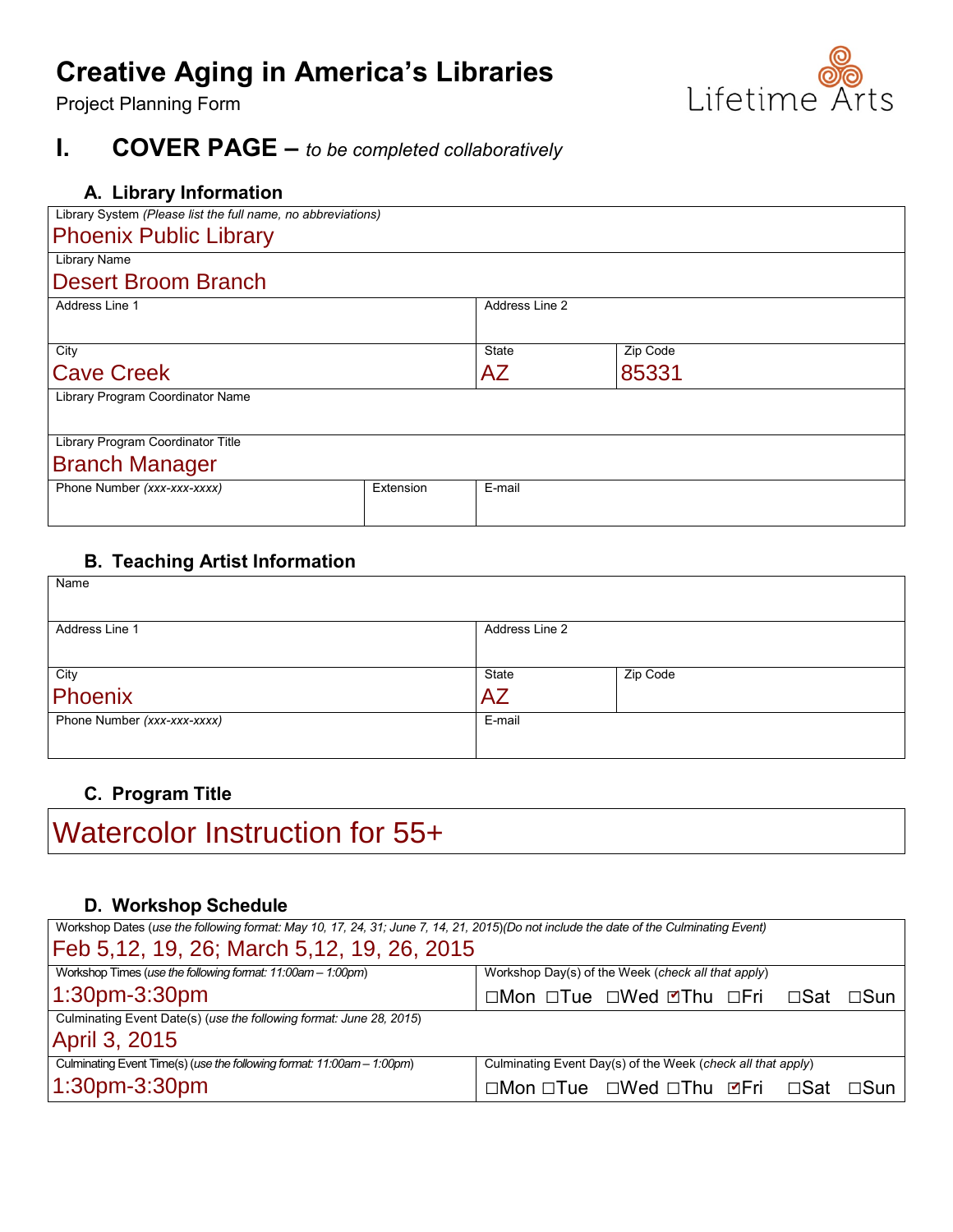# **II. PROJECT OVERVIEW –** *to be completed collaboratively*

| A. How many workshop sessions will make up this series?       | 8 Sessions        |
|---------------------------------------------------------------|-------------------|
| B. What is the duration of each workshop session?             | 2 Hours           |
| C. How many total participants will the workshop accommodate? | $12$ Participants |
|                                                               |                   |

#### **D. In one to two paragraphs, describe the proposed project:**

Twelve participants, targeting adults 55 years and older will learn in a series of eight lessons how to assess of ability to draw and paint using watercolor techniques such as; wet-into-wet, wet-into-dry, and dry brush technique, color mixing, and measuring to complete a final art piece by lesson 8.

Techniques learned by the students will be; color mixing, drawing, composition, adding depth and texture, and lighting to depict a proportional representation of their still-life on paper. The culminating event will showcase the students' works and allow for family and friends to share in the art experience with the students, teacher and library community. Art pieces will be on display during the event to allow for community conversation and visibility of the art.

### **E. Please provide a description of the culminating event and plans for promotion:**

Six weeks prior to the programs, a flyer will be produced and electronically and physically distributed to all 17 library locations within the City of Phoenix. The hosting libraries will also obtain graphic slides for their monitors within the branch, and printed posters for the entrance of the library. A press release will be distributed to radio, newspaper, and online outlets for recruitment.

The PPL Facebook page and twitter account will post the event 2-3 weeks before and one week prior to the event programs beginning. Staff is on board to use "word of mouth" education for customers to ensure all designated students are aware of the art programs, the main objectives and length or commitment of the program. Photos and Facebook posts will also occur throughout the program in Feb/March, 2015 to encourage conversation and awareness of the programs.

The culminating event will showcase the students' works and allow for family and friends to share in the art experience with the students, teacher and library community. Art pieces will be on display during the event to allow for community conversation and visibility of the art. Refreshments will be served to encourage mingling and conversation among the participants and students.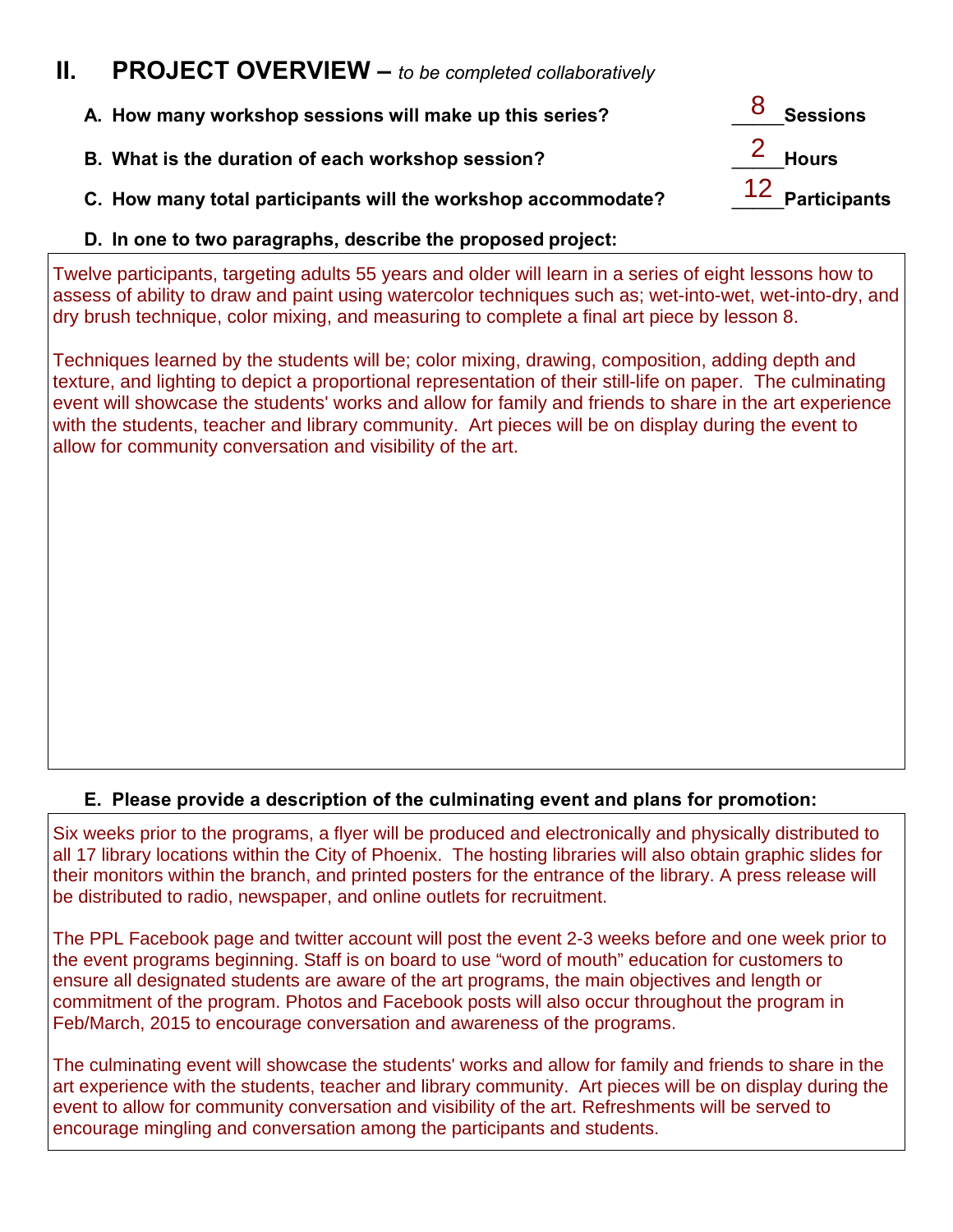# **III. PROJECT NARRATIVE –** *to be completed by the Library Program Coordinator*

## **A. Why did you select this particular art form? Did you distribute and collect the Patron Survey?**

The Desert Broom customer base was surveyed and a community resource evaluation was also completed to address the needs and discover interests of customers.

Desert Broom customers rated "painting " as one of their top choices for a possible program topic with drawing and quilting as their second, & third choices. After surveying the program space, timing of the classes, collections of materials and finally interviewing local teaching artists, the program was

### **B. Describe your process and rationale for engaging the teaching artist(s).**

developed for Desert Broom Library and its customer's needs and wants.<br><br>B. Describe your process and rationale for engaging the teaching artist(s).<br>After obtaining the top art topics from the Desert Broom customer surveys, Council's teaching artist roster was reviewed for artists in the particular areas of interest, which were drawing, painting and quilting.

Three artists were identified for meetings and screening interviews were completed in late July, 2014 over the phone by the Program Coordinator. Two artists were interviewed in person, to get a sense of experience, use of resources, and a clear understanding of the program's goals and objectives. After the in-person interviews, Bruce Stam was selected for the watercolor teaching artist for the program. Fees and supplies were discussed with the artist, as was past experiences with older adult classes and methods of encouraging social engagement and participation. Bruce also currently teaches painting at a retirement community in the Phoenix area on a weekly basis.

**C. Attach the teaching artist(s) resume(s) with this form via e-mail.** *If the teaching artist is listed on the Creative Aging Roster, a resume is not required.*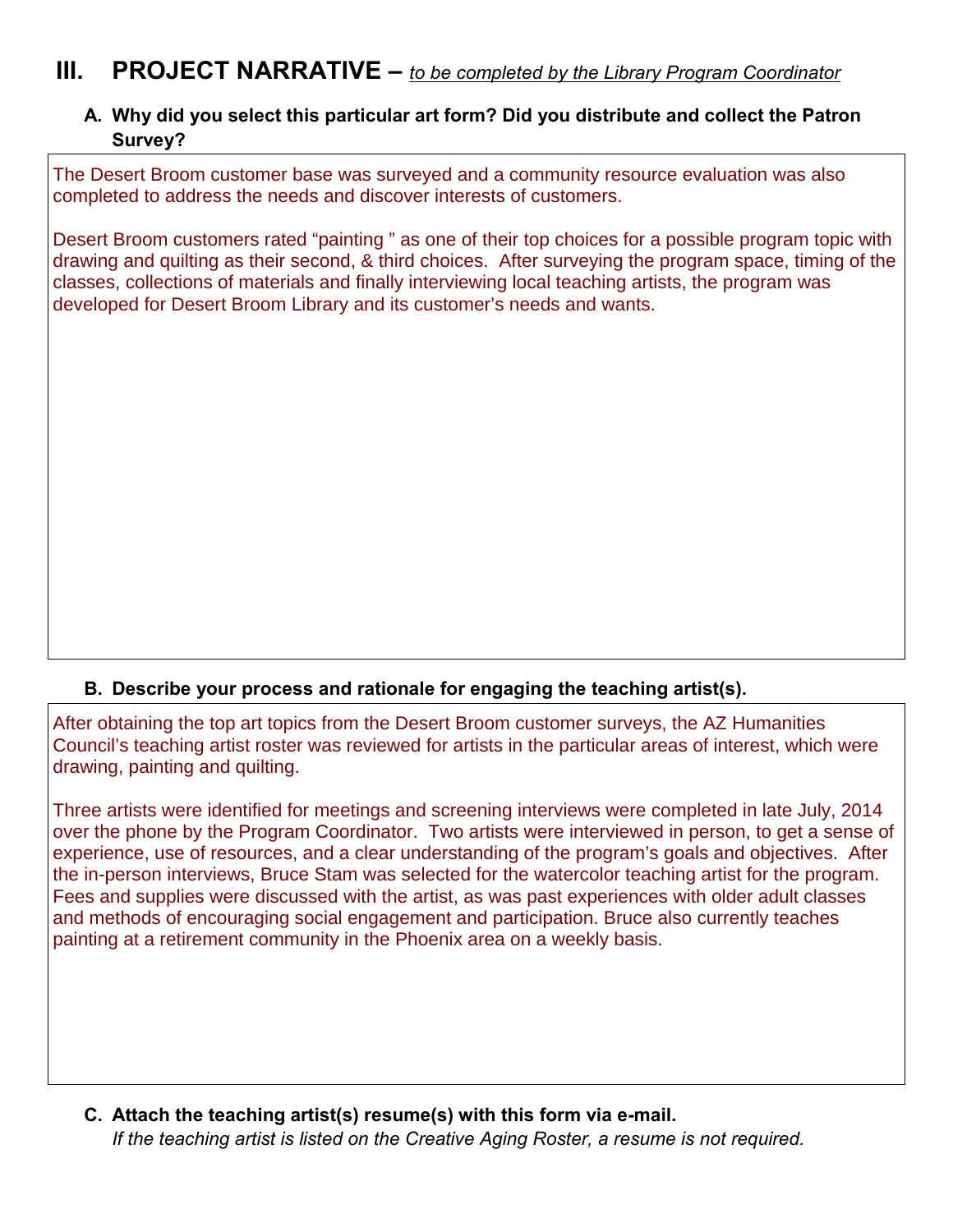## **D. What library staff (library program coordinator) will oversee this project? Describe her/his responsibilities.**

Mimi McCain and Erika Rudin, the Managers of Desert Broom, will be hosting and overseeing the programs and culminating event at the library. Erika and her staff will continue to talk to customers, throughout the 8 workshops and document activities and improvements for the artist and students. She will also take photos, secure releases, and sends those to Kathy Husser for use in future programs and for the IMLS documentation and final report.

Kathy Husser, the Systemwide Adult Services Coordinator, will attend the first program to observe, take pictures, and make sure the programs are organized effectively. Kathy will also attend the culminating event to document the program and gather survey results for all of the programs. Kathy is also responsible for payment to the artists, marketing, promoting by community partners, and any coordination via the Creative Aging grant requirements and the Library Foundation who is the fiduciary agent for the project. Kathy will also attend and help the artists coordinate the culminating event and purchase the refreshments and document the program.

- **E. If the workshops take place in a location other than the library, please complete, sign and attach an Affiliate-Organization Partnership Agreement** If needed, a [partnership](http://affiliates.lifetimearts.org/Tools+%26+Templates)  [agreement](http://affiliates.lifetimearts.org/Tools+%26+Templates) template has been developed for your use.
- **F. Please describe the room(s) that will be used for the workshops and the culminating event. Are they accessible for persons with disabilities?**

The meeting room at Desert Broom Library easily holds 40-45 people and will easily accommodate a 12-person class with tables, chairs, and supply table and easel. There is an outside entrance, with ADA accessibility ramps and adequate lighting inside and outside of the building's entrance. A large door makes for easy access into the program space, and for easy access by students with special needs. A secure "supply space" has also been designated in the program room area, for ease of art and supply storage for the artist and students' work. There is also a water supply and sink for clean up in the room.

The culminating event will also be held in this same room and will accommodate a crowd and easy viewing of the art pieces by students and mingling by the community.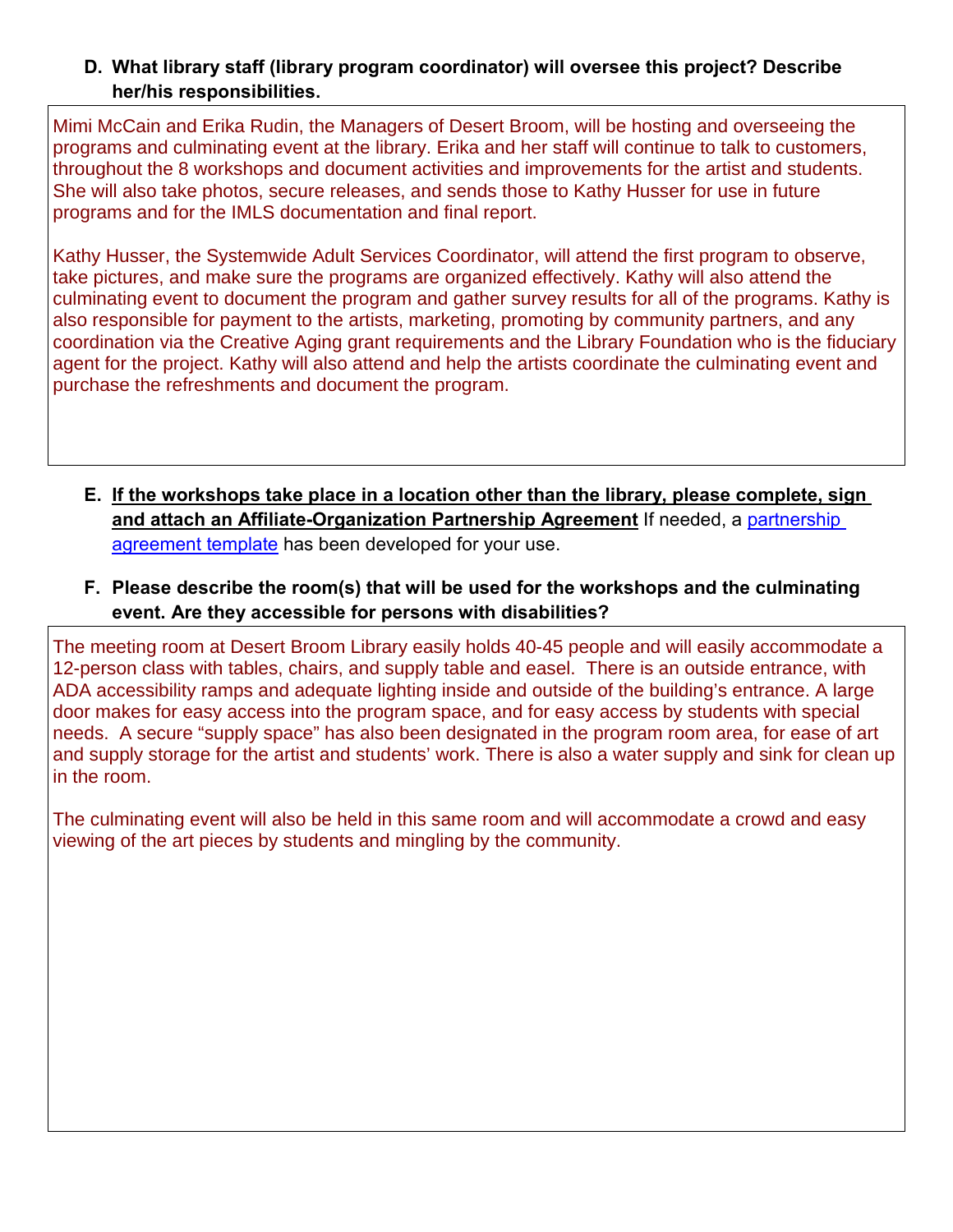## **G. How and where will you recruit participants for this workshop?**

The recruitment plan for the Lifetime Arts programs will follow a standard City of Phoenix communications timeline. Six weeks prior to the programs, a draft flyer will be produced and reviewed and sent out electronically and physically to the libraries.

A press release will also be distributed to radio, newspaper, and online outlets to promote the programs for students and the final event and art show.

The hosting libraries will also obtain graphic slides for their monitors within the branch, and printed posters for the entrance of the library. Staff is aware of the great "word of mouth" marketing that can be accomplished with current customers as well.

Community partners, such as the City of Phoenix Senior Centers, Parks and Rec, and local retirement communities will also be canvassed by staff via electronic notice, the January newsletter, and outreach opportunities during other events, (Phoenix Arts Festival, Hance Park Conservancy meetings, and Department meetings.)

# **H. Does the library have any special collections or resources (media, reference materials, books, space), that can be employed by the artist to enhance the instruction? How will you facilitate access to these resources for the artist?**

The Phoenix Public Library has over a vast collection of books and DVD's on painting instruction, many specifically on pieces utilizing, watercolor techniques and still life work. Erika and Mimi, will put together a display of these materials and have them close to the program room for students, the artist, and interested customers. Additional materials can be brought over from the other 16 libraries throughout the system through catalog searches.

The display will be replenished as needed to keep it "full" and robust throughout the 8 week program sessions. Bruce will reference the materials as additional resources to "practice" skills at home or in between programs. Staff will also encourage "browsing" of the display to help bring interest to the programs and activities by the students.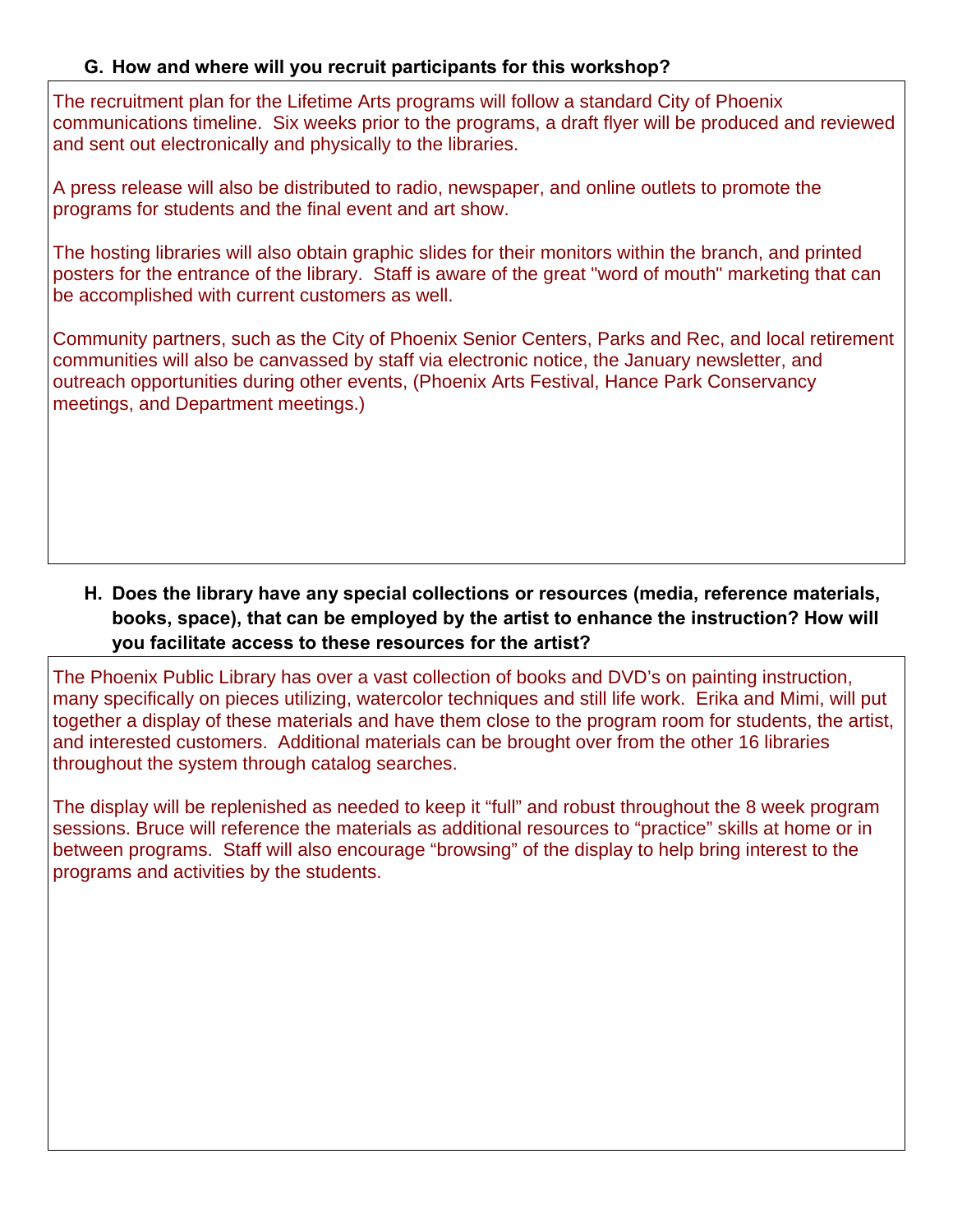# **IV. CURRICULUM DESCRIPTION –** *to be completed by the Teaching Artist*

## **A. What will the participants know and be able to do as a result of taking part in this workshop series" Include specific art-making skills, techniques, or knowledge.**

| Lesson 1 (Feb. 5th)                                                                                                                                                                                                                                                                                                                                                                                                                                                                                                                                                                             |
|-------------------------------------------------------------------------------------------------------------------------------------------------------------------------------------------------------------------------------------------------------------------------------------------------------------------------------------------------------------------------------------------------------------------------------------------------------------------------------------------------------------------------------------------------------------------------------------------------|
| Objective Assessment of ability to draw and paint                                                                                                                                                                                                                                                                                                                                                                                                                                                                                                                                               |
| My experience tells me that many people who attend art classes as senior citizens have an art background. There may be participants who are new to art. The first lesson will be used for assessment of participants' abilitie<br>introductions by everyone. We will start out with a discussion of the tools, but move into drawing first an apple, then a lemon, and then an avocado. Real items will be used to draw from and there will be multiples of each<br>These are simple shapes, and reflect the primary and secondary colors.                                                      |
| Lesson 2 (Feb. 12th)                                                                                                                                                                                                                                                                                                                                                                                                                                                                                                                                                                            |
| Objective Draw and paint and add watercolor techniques                                                                                                                                                                                                                                                                                                                                                                                                                                                                                                                                          |
| We will continue to focus on simple shapes for drawing and painting. However, we will add the wet-into-wet technique, wet-into-dry, and dry brush technique. Fruit focusing on the primary and secondary colors will be used a<br>but this time our paintings will have two or more pieces of fruit in each one. There will be time to do multiple paintings. I will be looking for how people use the materials, how their drawings are progressing, and the us<br>more advanced participants I will be looking for use of values, composition, and personal artistry.<br>Lesson 3 (Feb. 19th) |
| Objective Color mixing and/or drawing and painting a simple still life                                                                                                                                                                                                                                                                                                                                                                                                                                                                                                                          |
| At this point it will be clear as to the abilities of each participant. For those needing assistance in mixing colors, I will provide paint samples, from the paint store, and have them match the colors and encourage partic<br>how they matched the colors. There will also be a simple still life set up for those who do not need the color matching activity.                                                                                                                                                                                                                             |
| Lesson 4 (Feb. 26th)                                                                                                                                                                                                                                                                                                                                                                                                                                                                                                                                                                            |
| Objective Measuring with a stick and thumb                                                                                                                                                                                                                                                                                                                                                                                                                                                                                                                                                      |
| We will focus on measuring with a stick and thumb. This will help each participant to construct a drawing that is proportionally correct. This can be difficult and I will encourage participants to help each other. A simple<br>used and once the drawing is completed painting will proceed.                                                                                                                                                                                                                                                                                                 |
| Lessons, 5, 6, and 7 (March 5, 12, & 19th)                                                                                                                                                                                                                                                                                                                                                                                                                                                                                                                                                      |
| Objective Bringing previously learned techniques together to create a painting from various still life set-ups                                                                                                                                                                                                                                                                                                                                                                                                                                                                                  |
| These lessons will all feature a still life set up and lighting will be used to create drama in the still life, but will also provide the opportunity to use value. The previous skills of measuring and different painting te<br>This will also be in preparation for the final painting.                                                                                                                                                                                                                                                                                                      |
| Lesson 8 (March 26th)                                                                                                                                                                                                                                                                                                                                                                                                                                                                                                                                                                           |
| Objective Creation of final painting                                                                                                                                                                                                                                                                                                                                                                                                                                                                                                                                                            |
| Since the participants will have seen various types of still life set-ups I will solicit their ideas on what they would like for their final painting. In an academic sense this will be their capstone painting and the one t<br>the final show.                                                                                                                                                                                                                                                                                                                                               |
|                                                                                                                                                                                                                                                                                                                                                                                                                                                                                                                                                                                                 |
|                                                                                                                                                                                                                                                                                                                                                                                                                                                                                                                                                                                                 |

## **B. What opportunities and/or activities will be included in the workshop sessions to promote meaningful social engagement?** *Such as: small group work, group critiques, and/or warm-up exercises.*

Social interaction will be addressed in several ways, including setting up the room environment that promotes being together, facing each other, and working side-by-side. Additionally, participants will be asked to share about their art experiences each week within a warm up exercise before each lesson.

Group and peer critiques will be done regularly in such a manner that participants will be asked only to share positive things that they see in each other's paintings. (Bruce prefers to do it this way so that interactions between participants remain positive. When artwork shows a need then it will be his responsibility to teach how to correct a problem.)

Bruce's teaching style is not to lecture and not to have participants mimic his own drawing or painting. He will be constantly moving around the room working with each participant individually.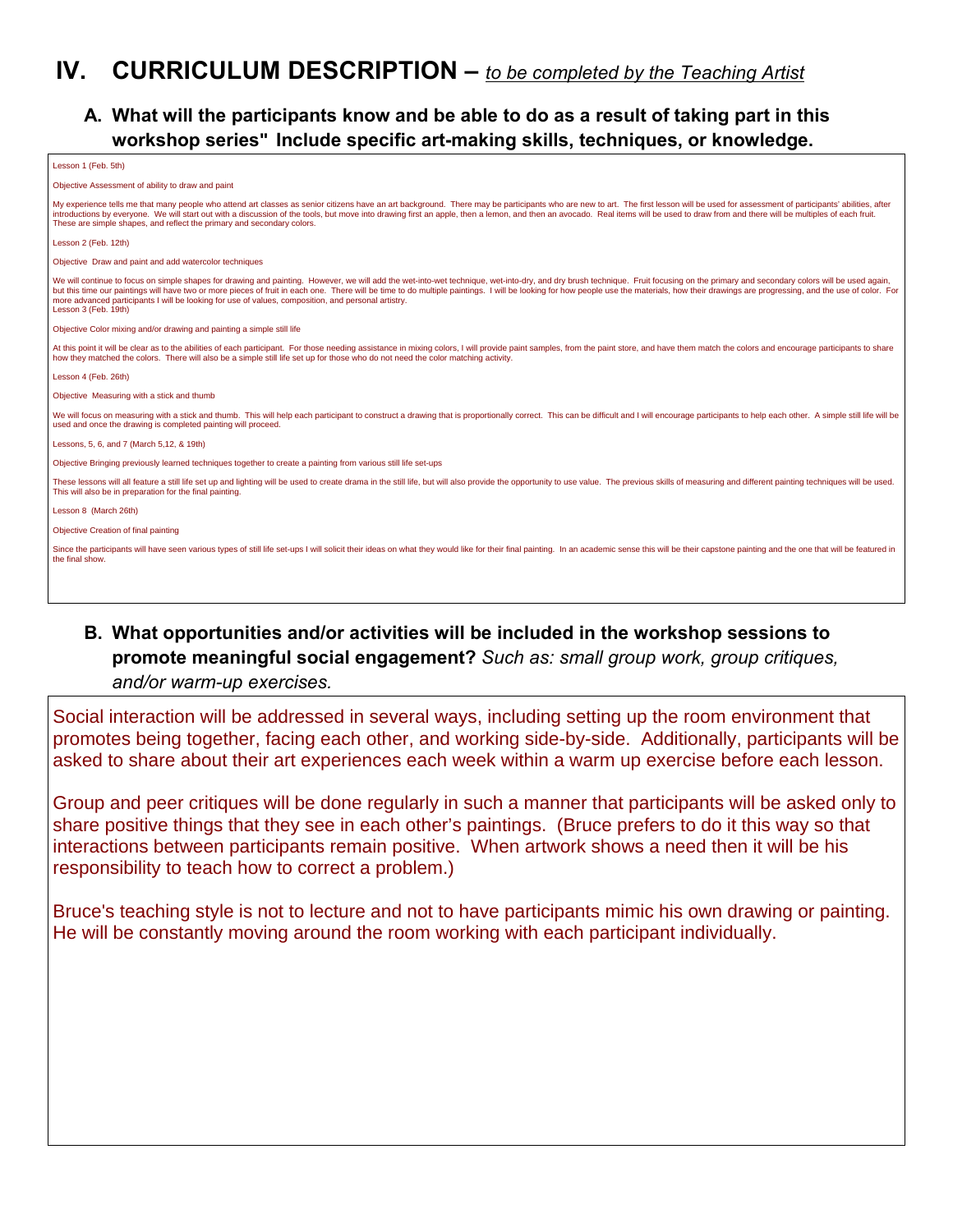#### **C. For collaboration between two artists only. Describe the planning and execution between the two artists and define the role each artist will play.**

| <b>Second Teaching Artist Name</b><br>N/A |        | r - 2          |  |  |
|-------------------------------------------|--------|----------------|--|--|
| Address Line 1                            |        | Address Line 2 |  |  |
| City                                      | State  | Zip Code       |  |  |
| Phone Number (xxx-xxx-xxxx)               | E-mail |                |  |  |
| Description of roles and responsibilities |        |                |  |  |
|                                           |        |                |  |  |
|                                           |        |                |  |  |
|                                           |        |                |  |  |
|                                           |        |                |  |  |
|                                           |        |                |  |  |
|                                           |        |                |  |  |
|                                           |        |                |  |  |
|                                           |        |                |  |  |
|                                           |        |                |  |  |
|                                           |        |                |  |  |
|                                           |        |                |  |  |
|                                           |        |                |  |  |
|                                           |        |                |  |  |
|                                           |        |                |  |  |
|                                           |        |                |  |  |
|                                           |        |                |  |  |
|                                           |        |                |  |  |

**D. Via e-mail, please attach a curriculum outline for your proposed project briefly describing learning activities and intentional social engagement opportunities taking place at each session.** *Keep in mind that there must be a minimum of 8 instructional sessions, plus a culminating event, and each session must be at least 2 hours in duration.*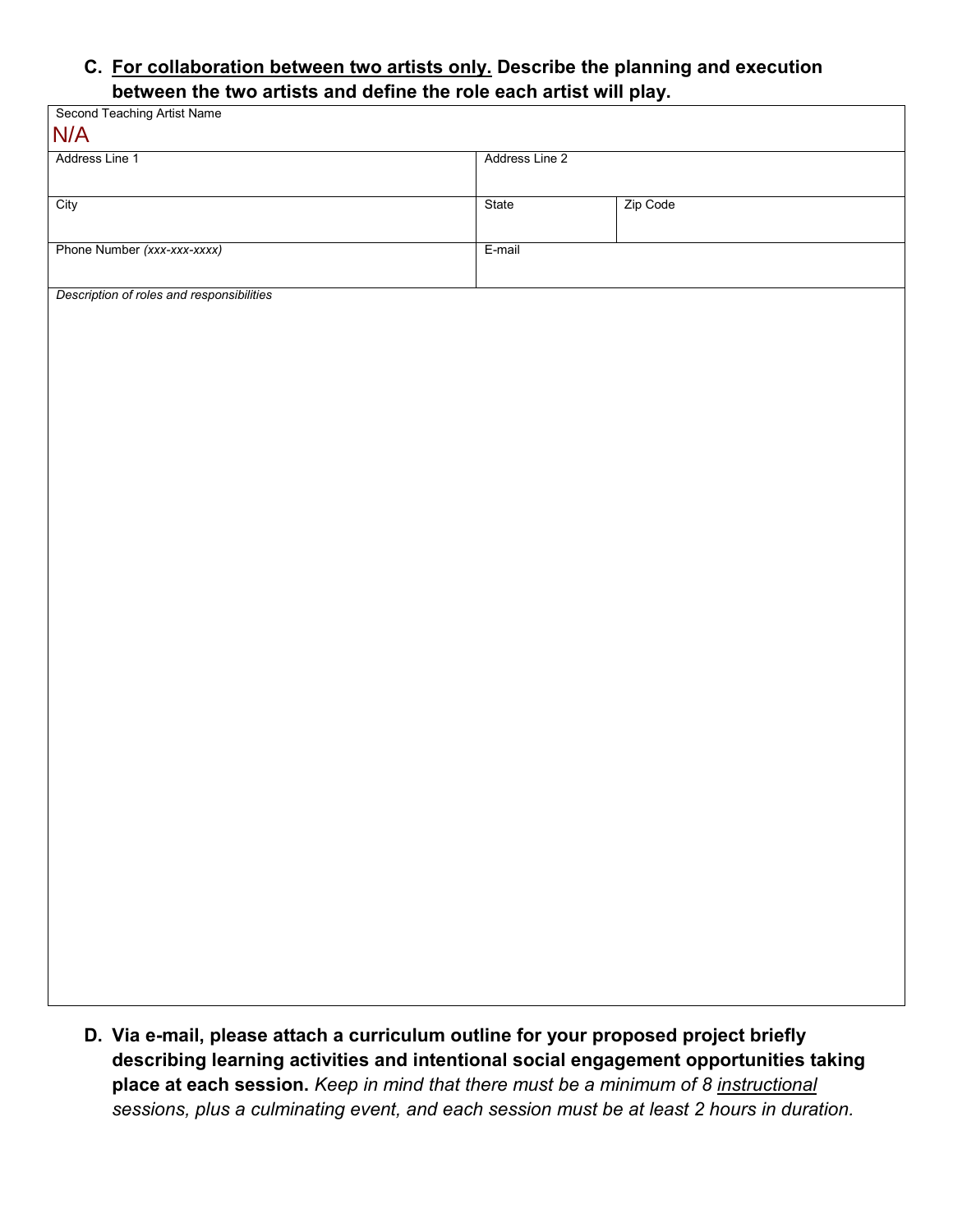#### **Notes:**

- Allocations will average between **\$2,000 \$3,000**.
- **These sections will automatically calculate.**

# **A. Itemized Teaching Artist Fees**

| Lead Teaching Artist   | <b>Hourly Rate</b> | # of Hours                             | <b>Sub-Total</b> |
|------------------------|--------------------|----------------------------------------|------------------|
|                        | \$80.00            | 20                                     | \$1,600.00       |
|                        | \$25.00            | 12                                     | \$300.00         |
| iii. Culminating Event | \$25.00            |                                        | \$50.00          |
|                        |                    | <b>Lead Teaching Artist Fees Total</b> | \$1,950.00       |

| Second Teaching Artist, if applicable | <b>Hourly Rate</b> | # of Hours                               | <b>Sub-Total</b> |
|---------------------------------------|--------------------|------------------------------------------|------------------|
|                                       |                    |                                          | \$0.00           |
|                                       |                    |                                          | \$0.00           |
|                                       |                    |                                          | \$0.00           |
|                                       |                    | <b>Second Teaching Artist Fees Total</b> | \$0.00           |

|  | \$1.950.00 |
|--|------------|
|--|------------|

#### **B. Itemized Program Expenses**

| <b>Item and Description</b>                             | Cost    | Qty            | <b>Sub-Total</b> |
|---------------------------------------------------------|---------|----------------|------------------|
| <b>Brushes Polarflo #14</b>                             | \$7.15  | 12             | \$85.80          |
| Watercolor Paper 9" X 12"                               | \$5.21  | 10             | \$52.10          |
| <b>Palettes San Fran Slant</b>                          | \$4.99  | 12             | \$59.88          |
| FoamCore ProForm 16"X20" X3/18"                         | \$1.66  | 12             | \$19.92          |
| <b>Masking Tape Blue</b>                                | \$10.00 | 1              | \$10.00          |
| Pencils                                                 | \$0.69  | 12             | \$8.28           |
| <b>Erasers</b>                                          | \$0.74  | 12             | \$8.88           |
| Still life props (lemons, flowers, fresh vegetables)*** | \$10.00 | 10             | \$100.00         |
| <b>Paper Towels</b>                                     | \$50.00 |                | \$50.00          |
|                                                         |         |                | \$0.00           |
| <b>Watercolor Paint Lukas Brand: Lemon Yellow</b>       | \$11.99 | $\overline{2}$ | \$23.98          |
| <b>Yellow Gamboge</b>                                   | \$11.99 |                | \$11.99          |
| Cadmium Orange                                          | \$11.99 | 1              | \$11.99          |
| <b>Cadmium Red</b>                                      | \$11.99 | $\overline{2}$ | \$23.98          |
| <b>Burnt Sienna</b>                                     | \$8.19  | $\overline{2}$ | \$16.38          |
| <b>Alizarin Crimson</b>                                 | \$8.19  | 1              | \$8.19           |
| <b>Olive Green</b>                                      | \$8.19  | 1              | \$8.19           |
| <b>Cobalt Blue</b>                                      | \$11.99 | $\overline{2}$ | \$23.98          |
| Viridian                                                | \$8.19  | 1              | \$8.19           |
| for additional space, please use the following page     |         |                |                  |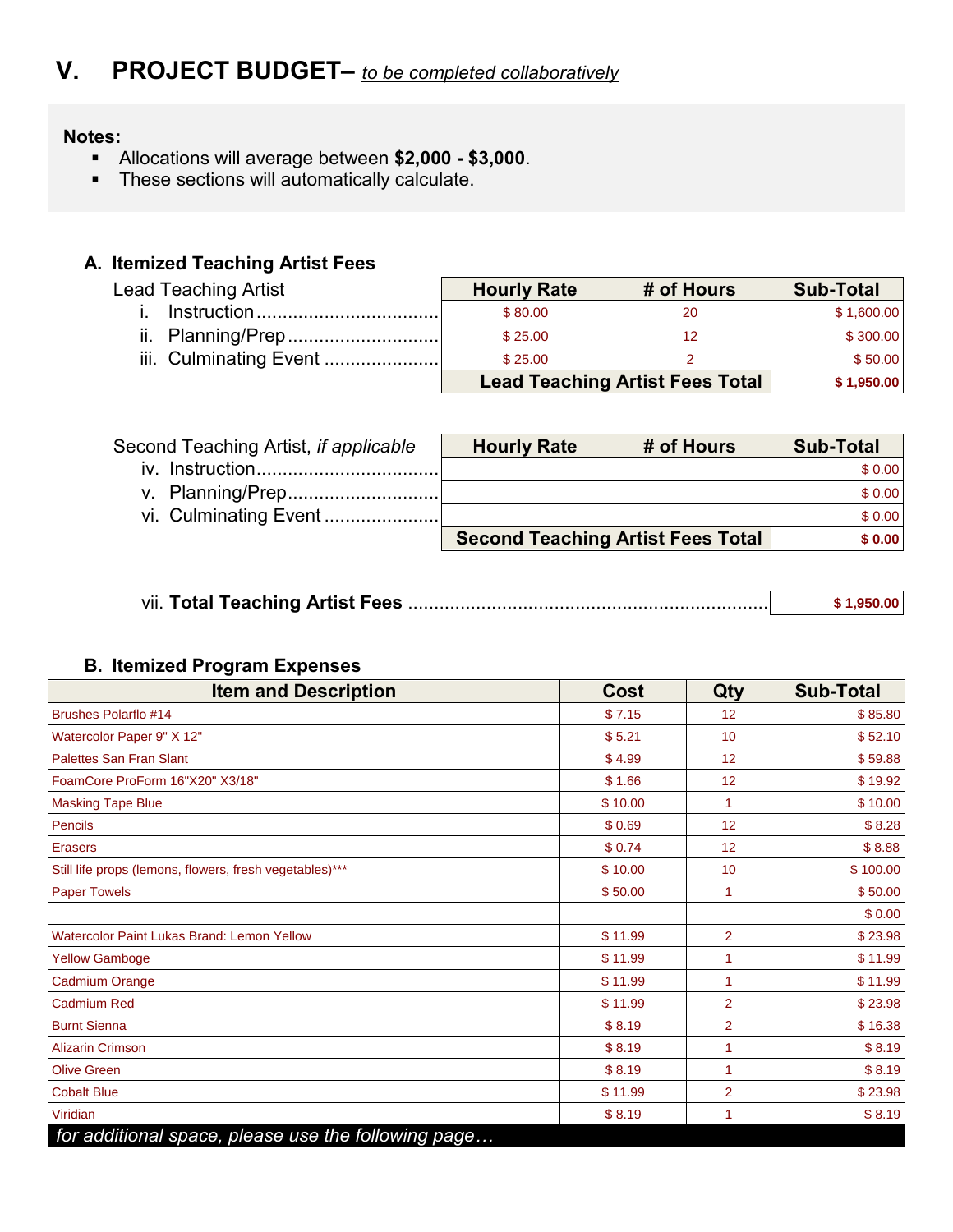| <b>Item and Description</b>  | Cost                           | Qty                  | <b>Sub-Total</b> |
|------------------------------|--------------------------------|----------------------|------------------|
| <b>Ultramarine Blue</b>      | \$8.19                         | $\ddot{\phantom{1}}$ | \$8.19           |
| <b>Dioxazin Viole</b>        | \$8.19                         | $\ddot{\phantom{1}}$ | \$8.19           |
| Framing Mats 10 per package* | \$30.00                        | $\overline{1}$       | \$30.00          |
|                              |                                |                      | \$0.00           |
|                              |                                |                      | \$0.00           |
|                              |                                |                      | \$0.00           |
|                              |                                |                      | \$0.00           |
|                              |                                |                      | \$0.00           |
|                              |                                |                      | \$0.00           |
|                              |                                |                      | \$0.00           |
|                              |                                |                      | \$0.00           |
|                              |                                |                      | \$0.00           |
|                              |                                |                      | \$0.00           |
|                              |                                |                      | \$0.00           |
|                              |                                |                      | \$0.00           |
|                              |                                |                      | \$0.00           |
|                              |                                |                      | \$0.00           |
|                              |                                |                      | \$0.00           |
|                              |                                |                      | \$0.00           |
|                              |                                |                      | \$0.00           |
|                              |                                |                      | \$0.00           |
|                              |                                |                      | \$0.00<br>\$0.00 |
|                              |                                |                      | \$0.00           |
|                              |                                |                      | \$0.00           |
|                              |                                |                      | \$0.00           |
|                              |                                |                      | \$0.00           |
|                              |                                |                      | \$0.00           |
|                              |                                |                      | \$0.00           |
|                              |                                |                      | \$0.00           |
|                              |                                |                      | \$0.00           |
|                              |                                |                      | \$0.00           |
|                              |                                |                      | \$0.00           |
|                              |                                |                      | \$0.00           |
|                              |                                |                      | \$0.00           |
|                              |                                |                      | \$0.00           |
|                              |                                |                      | \$0.00           |
|                              |                                |                      | \$0.00           |
|                              |                                |                      | \$0.00           |
|                              |                                |                      | \$0.00           |
|                              |                                |                      | \$0.00           |
|                              |                                |                      | \$0.00           |
|                              |                                |                      | \$0.00           |
|                              |                                |                      | \$0.00           |
|                              |                                |                      | \$0.00           |
|                              |                                |                      | \$0.00           |
|                              |                                |                      | \$0.00           |
|                              | <b>Total Program Expenses:</b> |                      | \$578.11         |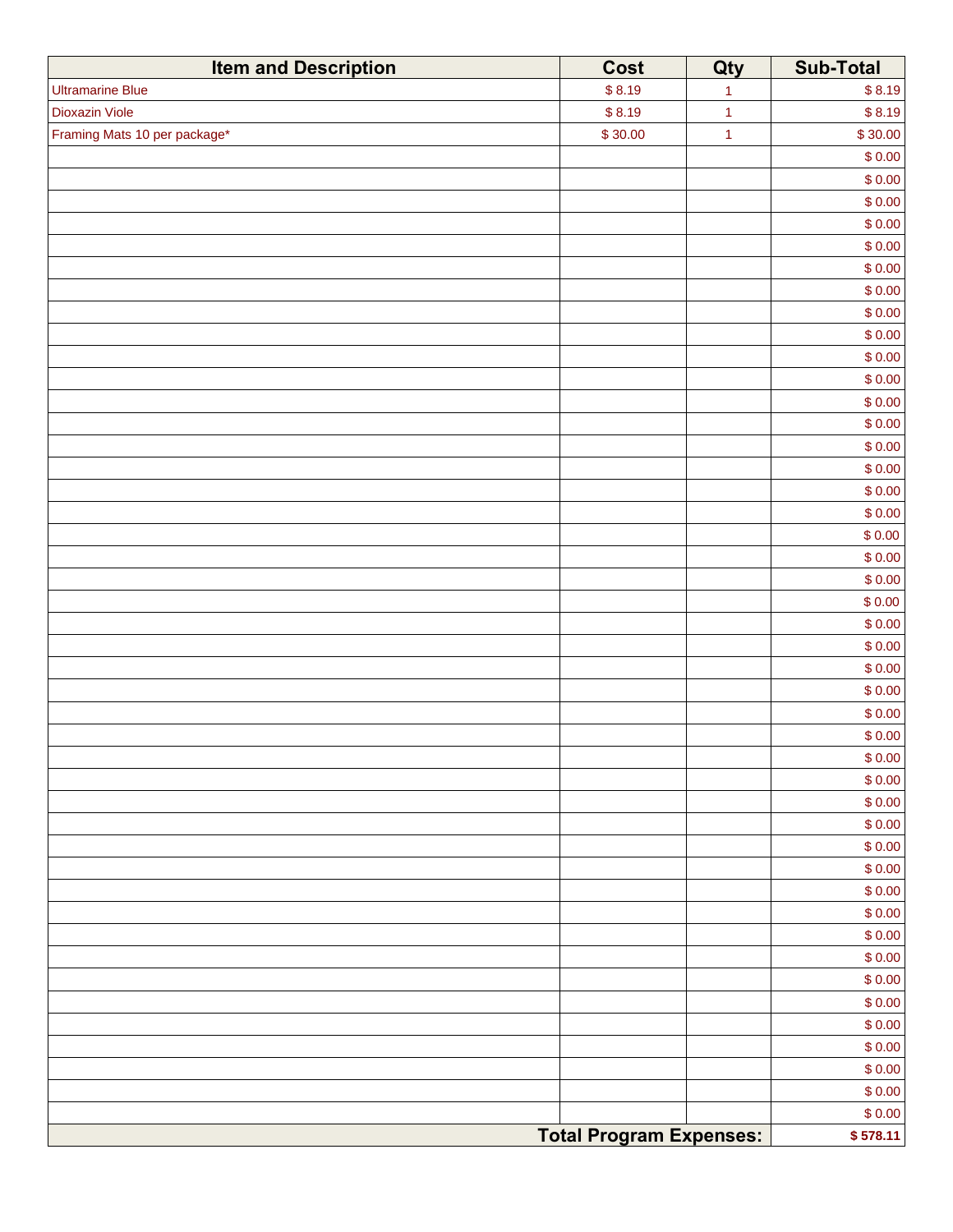# **C. Itemized In-Kind/Cost Share**

# i. Goods and Services

| <b>Item and Description</b>                | Cost                             | Qty | <b>Sub-Total</b> |
|--------------------------------------------|----------------------------------|-----|------------------|
| <b>Program Administration</b>              | \$32.00                          | 40  | \$1,280.00       |
| <b>Program Coordination</b>                | \$30.00                          | 20  | \$600.00         |
| Marketing materials (graphics labor)       | \$25.00                          | 10  | \$250.00         |
| Publicity materials (printing costs/paper) | \$250.00                         | 1   | \$250.00         |
|                                            |                                  |     | \$0.00           |
|                                            |                                  |     | \$0.00           |
|                                            |                                  |     | \$0.00           |
|                                            |                                  |     | \$0.00           |
|                                            |                                  |     | \$0.00           |
|                                            |                                  |     | \$0.00           |
|                                            |                                  |     | \$0.00           |
|                                            |                                  |     | \$0.00           |
|                                            |                                  |     | \$0.00           |
|                                            |                                  |     | \$0.00           |
|                                            |                                  |     | \$0.00           |
|                                            |                                  |     | \$0.00           |
|                                            | <b>Total Goods and Services:</b> |     | \$2,380.00       |

#### ii. Income

| <b>Item and Description</b> | <b>Sub-Total</b> |
|-----------------------------|------------------|
| N/A                         |                  |
|                             |                  |
|                             |                  |
| <b>Total Income:</b>        | \$0.00           |

|                              | <b>Hourly Rate</b> | # of Hours | <b>Total</b> |
|------------------------------|--------------------|------------|--------------|
|                              | \$10.00            | 18.        | \$180.00     |
|                              |                    |            |              |
| iv. Total In-Kind/Cost Share |                    |            | \$2.560.00   |

# **D. Project Budget Overview**

| i. Project Budget             |               |  |  |  |
|-------------------------------|---------------|--|--|--|
| <b>Item</b>                   | <b>Amount</b> |  |  |  |
| <b>Teaching Artists Fees:</b> | \$1,950.00    |  |  |  |
| Program Expenses:             | \$578.11      |  |  |  |
| <b>Total Expenses:</b>        | \$2,528.11    |  |  |  |
| <i>Incomek</i>                | \$0.00        |  |  |  |
| <b>Total Requested:</b>       | \$2,528.11    |  |  |  |

|               | ii. In-Kind/Cost Share     |               |  |
|---------------|----------------------------|---------------|--|
| <b>Amount</b> | <b>Item</b>                | <b>Amount</b> |  |
| \$1,950.00    | <b>Goods and ServicesK</b> | \$2,380.00    |  |
| \$578.11      | <b>IncomeK</b>             | \$0.00        |  |
| \$2,528.11    | Space:                     | \$180.00      |  |
| \$0.00        | <b>Total Contribution:</b> | \$2,560.00    |  |